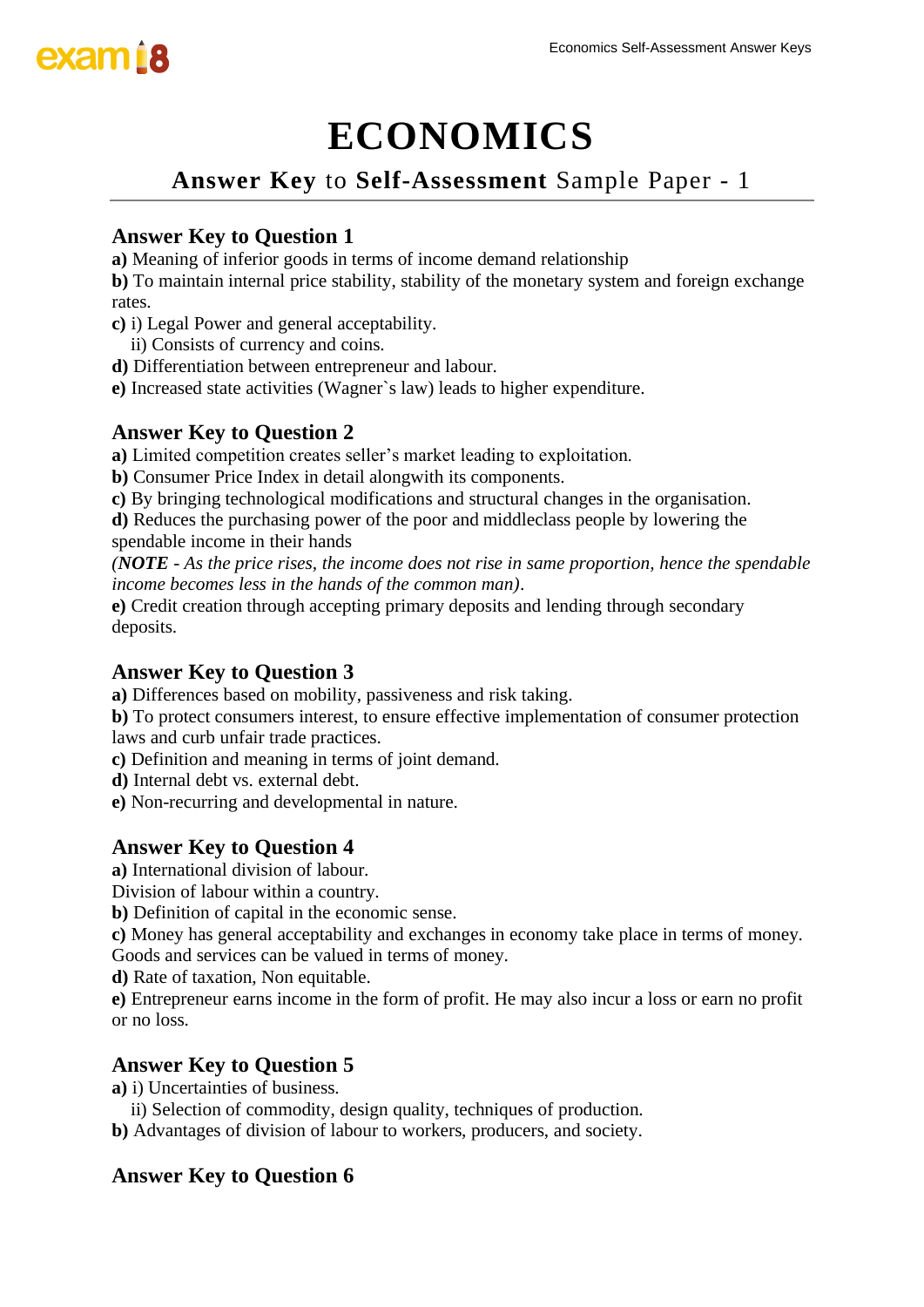## exam is

**a)** In the ordinary sense, desire, want and demand have the same meaning. But in Economics, they differ on the basis of their meanings and implications. Mention the meanings of each and state example of demand.

**b)** COPRA- Functions, legal provisions through consumer courts, consumer rights.

#### **Answer Key to Question 7**

- **a)** Objectives of GST.
- **b)** i) Meaning of food adulteration

 ii) To provide assurance of quality through certification, increase consumer faith and curb sales of inferior and adulterated products.

#### **Answer Key to Question 8**

**a)** i) Immovable, Total supply cannot be increased or decreased.

ii) Capital are 'capital goods' which are manmade.

**b)** Exception of demand- giffen goods, Veblen goods, Consumer Ignorance, Necessary products.

#### **Answer Key to Question 9**

**a)** i) Differentiation of individual and market supply on the basis of meaning, quantity supplied

ii) Differentiation of short and long period supply on the basis of meaning, adjustability of supply quantity.

**b)** Direct tax (Tax on income) vs. Indirect tax (tax on goods).

#### **Answer Key to Question 10**

**a)** Administrative and technical measures of the government.

**b)** i) Store of value - Storage of current income for future, Storage costs are lower.

ii) Bank money - Cheap transportation, Less risk, Convenient payments.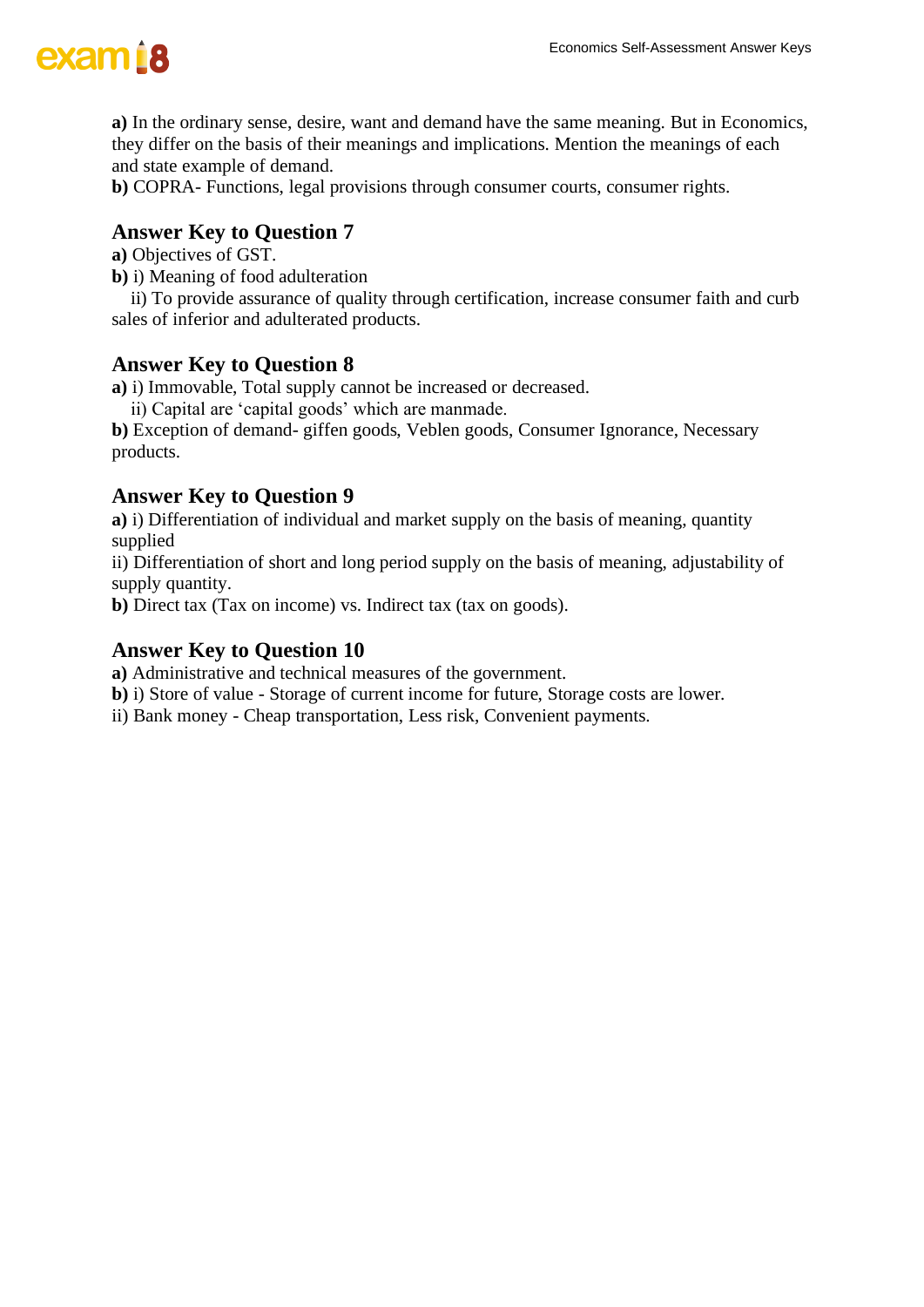## **Answer Key** to **Self-Assessment** Sample Paper - 2

#### **Answer Key to Question 1**

**a)** Demand has reference to quantity of commodity demanded at a particular price and time. Hence it is relative concept.

- **b)** Lays down standards for agricultural goods (AGMARK) and industrial goods (BIS),
- certifies the goods and raises awareness
- **c)** i) Physical capital
	- ii) Financial capital
- **d)** Availability and use of better-quality capital and technology.
- **e)** Perishable commodities.

#### **Answer Key to Question 2**

- **a)** Indirect taxes cannot be evaded as they are included in price of commodity.
- **b)** Access to information related to public authorities
- **c)** Future payments, credit payments.
- **d)** Altering composition of foods, adding harmful chemicals.
- **e)** Decreasing tax rates, Non equitable

#### **Answer Key to Question 3**

- **a)** Substitutes
- **b)** Courage and ability, Decision making ability
- **c)** Fixed period of time, High rate of interest
- **d)** Demand deposits are current accounts.
- **e)** Redeemable debts, Unfunded debts

#### **Answer Key to Question 4**

**a)** Long period supply. By employing more machines, changes in technology

**b)** No. Includes Free gifts of nature

**c)** Reasons behind operation of law of supply- higher profit levels, entry of new firms, change in stock.

**d)** Based on ability to pay. In a mixed economy like India, private owners/ rich can be taxed at higher rates.

**e)** Helps in higher capital formation.

## **Answer Key to Question 5**

**a)** Demand types- Joint, Composite, Direct, Derived, Competitive. Give examples of each **b)** i) Definition of inflation

 ii) CPI - Includes goods of daily consumption, measures cost of living inflation. Food basket - Includes agricultural food products, Measures food inflation

#### **Answer Key to Question 6**

**a)** All the types of debts.

- **b)** i) commodity to commodity exchange, impractical due to lack of measure and divisibility.
- ii) Measure of value, medium of exchange.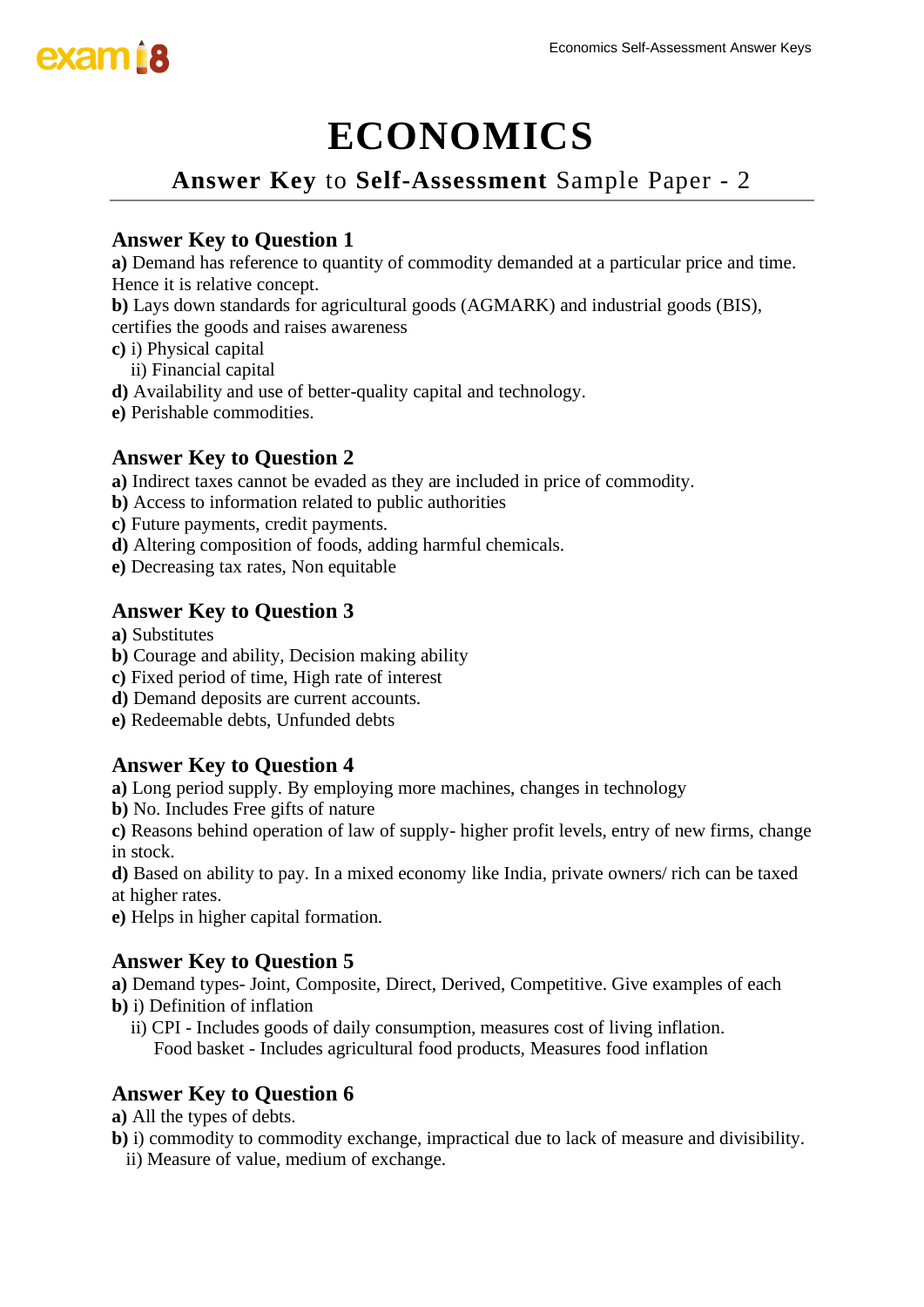

#### **Answer Key to Question 7**

- **a)** Based on impact and incidences, classification can be made as direct or indirect taxes.
- **b)** Creation of savings, mobilisation of savings, investment of savings

#### **Answer Key to Question 8**

**a)** Primary functions- Accepting deposits, Advancing loans. Agency functions and General Utility functions **b)** i) Quantity of output should be more, quality of output should be good, and time taken should be less. ii) Specialisation in work.

## **Answer Key to Question 9**

- **a)** Labour characteristics.
- **b)** Economic causes of public expenditure.

#### **Answer Key to Question 10**

- **a)** i) Constant tax rate for all levels of incomes, Non equitable
- ii) Lack of incidence and burden, hence no civic consciousness.
- **b)** Bank of note issue function. Reasons for giving authority for note issue.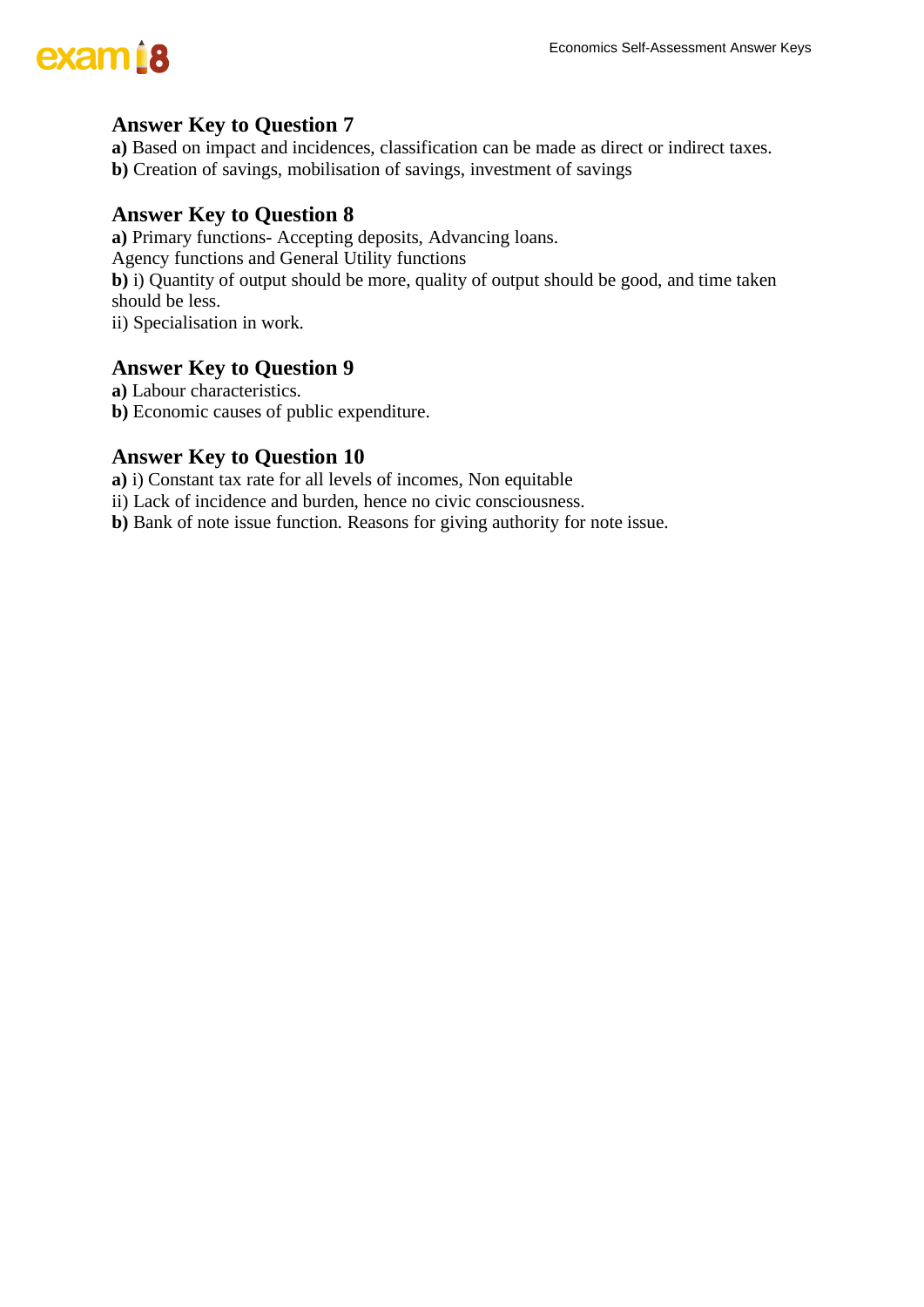## **Answer Key** to **Self-Assessment** Sample Paper - 3

#### **Answer Key to Question 1**

**a)** Issued and declared by the government, has general acceptability and legal power to discharge debts.

**b**) Time period is too short to make structural and technological changes to modify the supply quantity.

**c)** Timely repayment of the principal amount of the debt.

**d)** Supply curve will shift to right

*(NOTE - Due to a fall in the price of wheat, which is a competing good, the supply of rice will be more profitable and hence supply curve will shift to the right.)* **e)** Role of money as a unit of account

## **Answer Key to Question 2**

**a)** Animal money used in the earliest period of human civilization. Example: Gau- dhan **b)** Incurred by public authorities, Motive is to satisfy collective social wants.

**c)** Running, Hyper.

**d)** Meaning of progressive tax using a table showing income slabs and rising tax rate slab wise.

**e)** Administrative revenues meaning in terms of non-tax revenue and sources like fees, license fees etc.

## **Answer Key to Question 3**

**a)** Risk taking function of entrepreneur.

*(NOTE - As uncertainties give rise to higher risk in terms of technology, markets, profits, etc.)* 

**b)** Supervisory role of central bank through its vested powers relating to operational aspects **c)** To increase transparency, to reinforce public faith

**d)** Distinguish based on meanings - demand price relationship and income demand relationship.

**e)** Incurred for administrative purpose and does not create an asset.

*(NOTE - Creation of asset leads to economic or social development in the country.)*

## **Answer Key to Question 4**

**a)** Two functions they perform, credit creation as producers of money, accepting deposits and lending operations as traders of money

**b)** Labour is perishable and they are poor.

**c)** Distinguish based on period and ability to make supply adjustments.

**d)** Differentiate using meanings and nature.

**e)** Both are physical, farmer is semi- skilled labour and coolie is unskilled.

#### **Answer Key to Question 5**

**a)** i) Quantity of output, quality of product, Time taken to produce

ii) Output per area of land

**b)** International division of labour, Domestic division of labour (meaning with examples)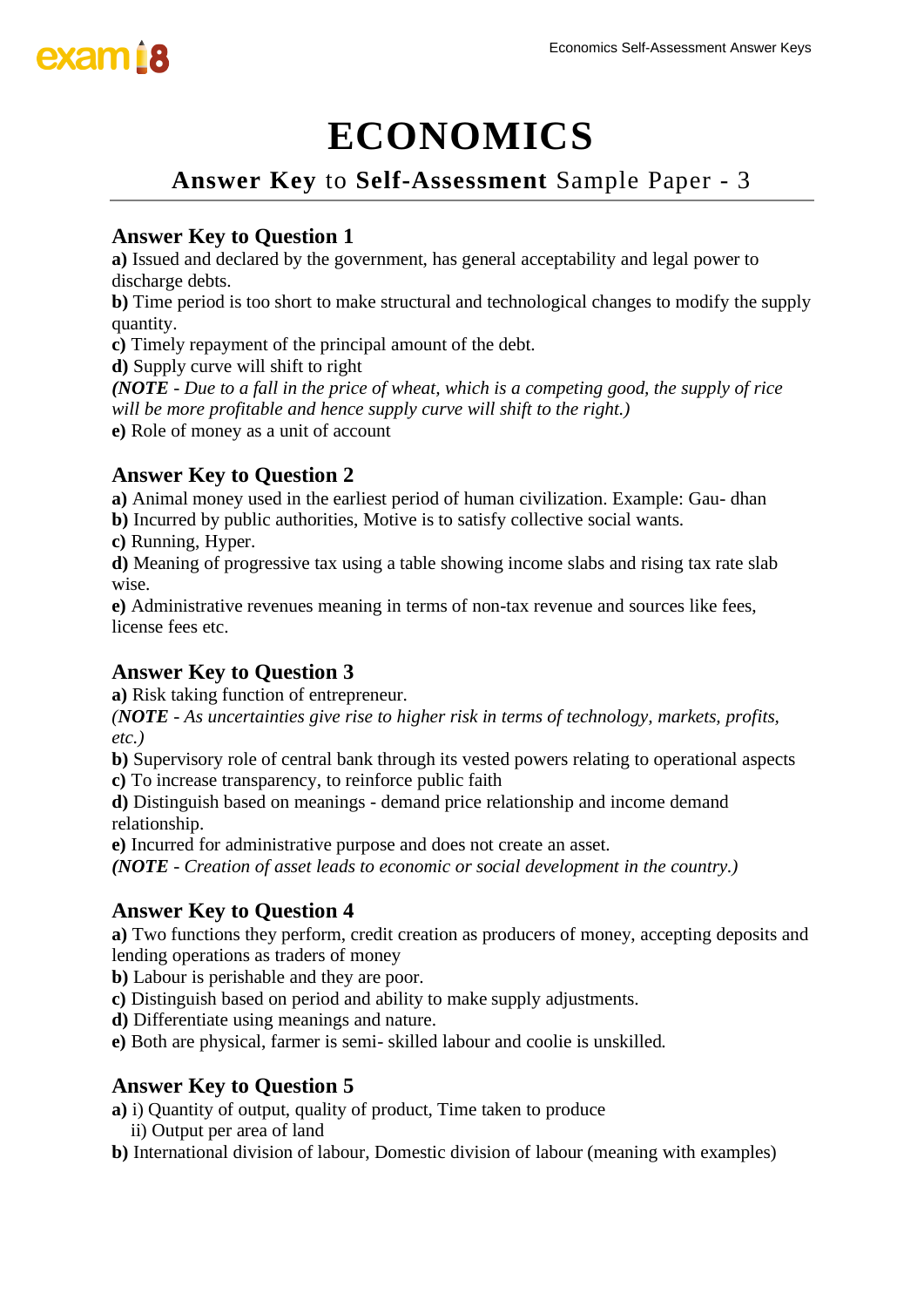

#### **Answer Key to Question 6**

**a)** Meaning, objectives, and reasons of demonetization.

- **b)** i) False. The demand for inferior good decreases with increase in income.
- ii) False. Rise in aviation fuel will lead to lower demand for air travel.

#### **Answer Key to Question 7**

**a)** Mention advantages of both direct and indirect taxes which help achieve equitability and inequalities.

**b)** Stages of evolution of money.

#### **Answer Key to Question 8**

**a)** i) Meaning of overdraft, Possibility to pay interest only on amount overdrawn and not the entire loan amount like in other loans.

ii) Differentiation based on meanings and role in credit creation.

**b)** Differentiate between public and private debt based on -

- i) Compulsion
- ii) Mode of payment
- iii) Time period
- iv) Motive
- v) Rate of interest

#### **Answer Key to Question 9**

**a)** i) Assurance of prescribed quality to consumers, certification to ensure compliance from companies to produce quality products, basis of consumers seeking redressal in case of dissatisfaction.

 ii) To fight consumer exploitation, to seek appropriate redressal in case of grievances, to keep updated with regards to consumer information, to be assured of quality goods and services.

**b)** Function of organisation by entrepreneur, risk taking ability, earning profits and decisionmaking function makes him special labour.

#### **Answer Key to Question 10**

**a)** i) Distinguish on the basis of meaning and sources

ii) Equitable, Economical as collection cost is low.

**b)** i) Apex institution of banking and monetary structure, Monopoly of note issue, One single central bank in a country.

ii)RBI. 1<sup>st</sup> April 1935.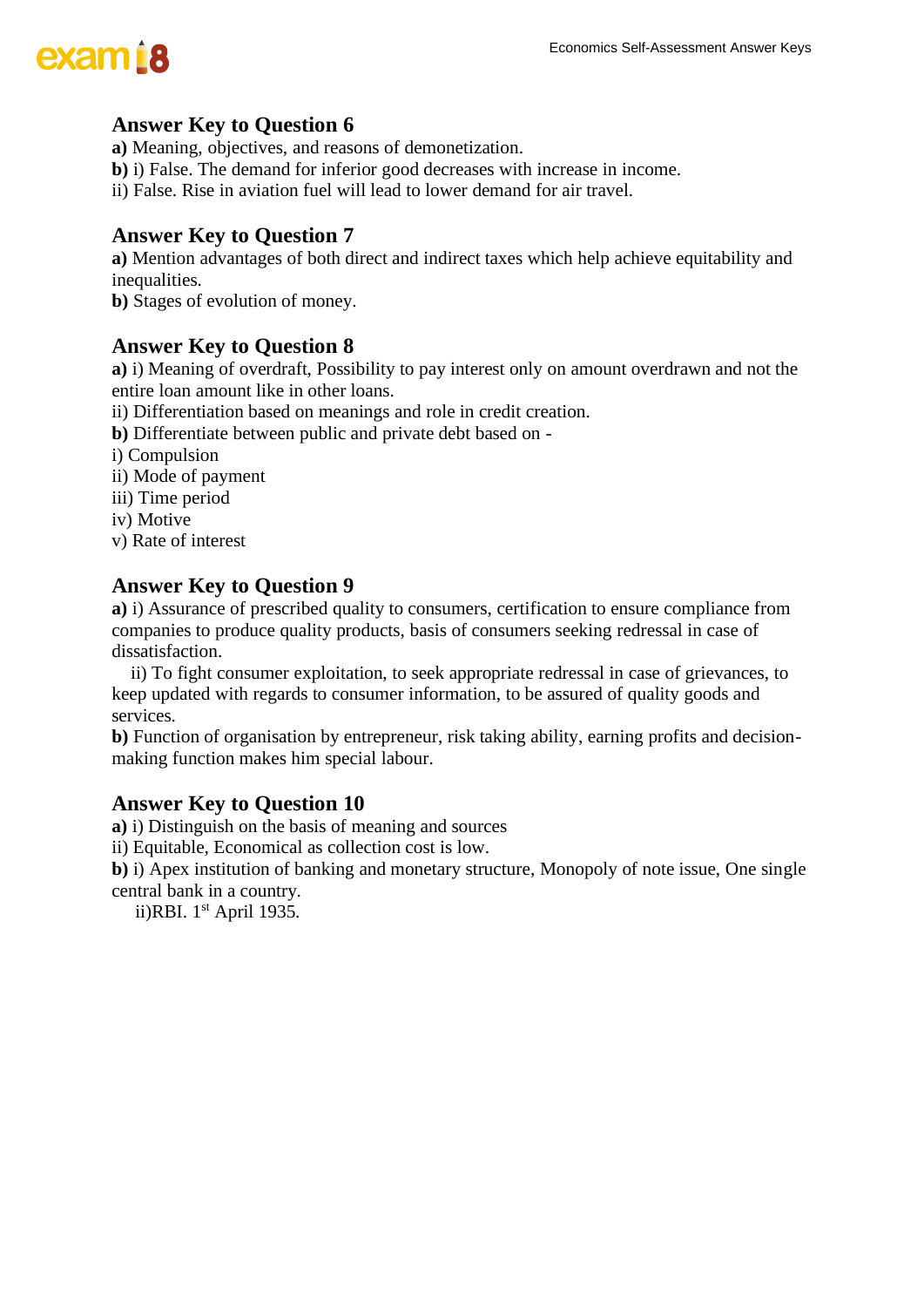## **Answer Key** to **Self-Assessment** Sample Paper - 4

#### **Answer Key to Question 1**

**a)** Lack of storage for future use, change in quality of commodities.

- **b)** Excise duty is a tax. Higher the taxes, lesser quantity will be supplied at same price.
- **c)** Agricultural productivity, industrial development.
- **d)** Substitute goods, complementary goods.
- **e)** More will be supplied at the same price

#### **Answer Key to Question 2**

**a)** Normal good - Direct relationship of income and demand. Inferior goods- Inverse relationship of income and demand.

**b)** Individual supply and market supply.

**c)** Division of labour requires specialization and breaking down of the production into sub processes, which can be done through the application of technology ie. Use of machines and capital-intensive techniques.

**d)** Acceptance and lending are sufficient conditions.

**e)** Supply function expressed in symbols

#### **Answer Key to Question 3**

**a)** Demand for factors of production depends on the demand for the consumer goods they produce.

**b)** Lack uniformity, problem of storing

**c)** Lower the tax, higher will be the ability to save since they save more.

**d)** Custom duty is indirect tax, hence incidence can be shifted.

**e)** Process of creating credit through primary and secondary deposits by commercial banks.

#### **Answer Key to Question 4**

**a)** Urbanization and migration increase the state expenditure on administration, provision of services and building social infrastructure like health facilities, parks etc.

**b)** To avoid consumer exploitation and curb unfair trade practices by businessmen.

**c)** Proportionate return (Quid Pro Quo) cannot be applied to taxes as they satisfy collective wants**.**

**d)** Measure of value, standard of deferred payments

**e)** Higher the total number of consumers, the demand will increase and vice versa.

#### **Answer Key to Question 5**

**a)** Equity- Based on principle of ability to pay

Social consciousness- Incidence and impact are on the same people and hence people pay out of their pockets.

**b)** Determinants of individual demand

#### **Answer Key to Question 6**

**a)** i)

Semi-skilled labour - Carpenters, Weavers.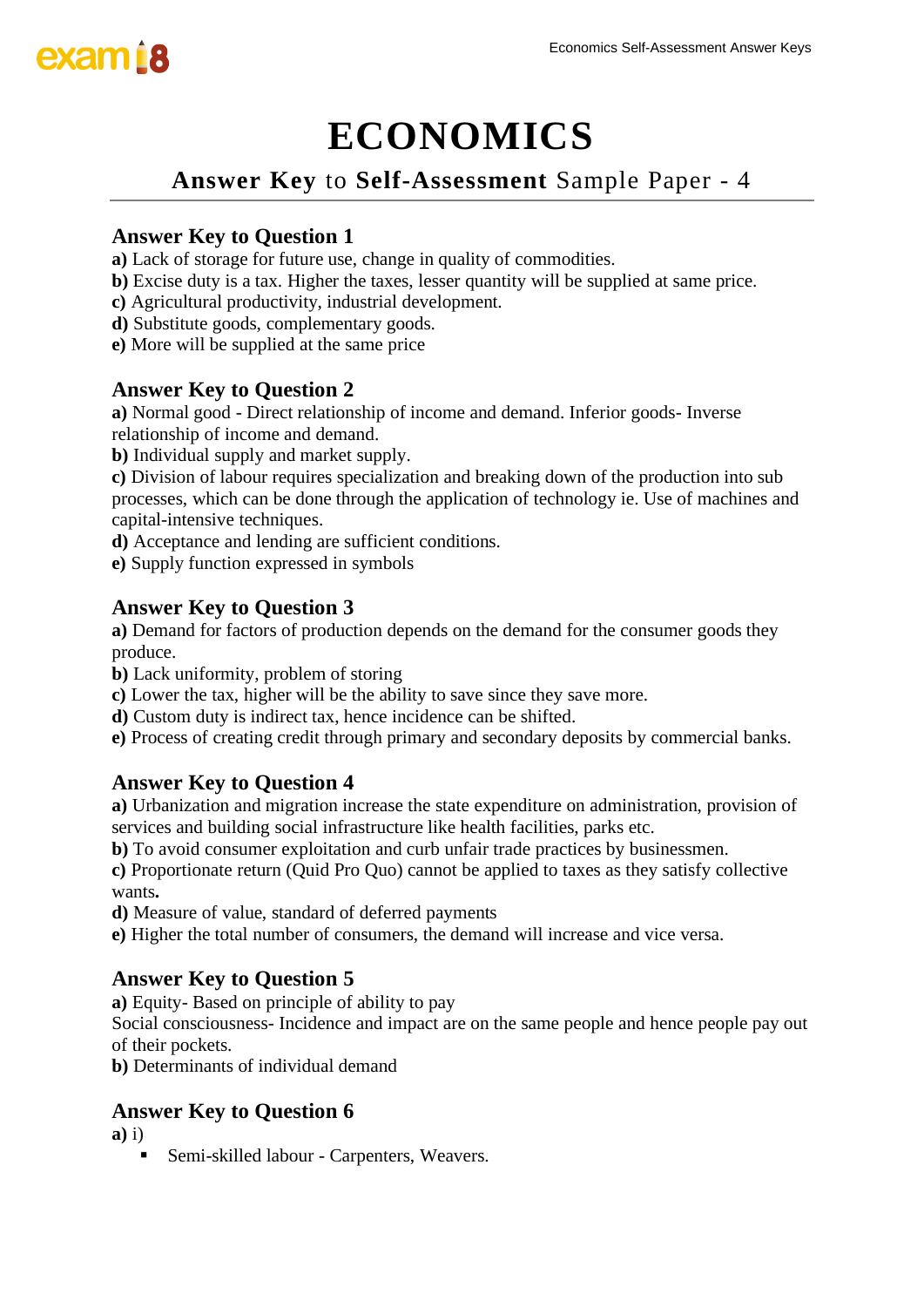## exam is

- **•** Territory based division of labour Jute industry in Bengal, Brassware from Moradabad.
- **b)** i) Benhams definition of production.
	- ii) Variable proportions, used physically, use of factor services.

### **Answer Key to Question 7**

**a)** Mobilisation of deposits is through types of different deposits- demand, fixed, recurring. **b)** Commercial and administrative revenues. Give their types.

#### **Answer Key to Question 8**

**a)** COPRA, RTI, Consumer Courts.

**b)** Capital formation through mobilisation of people's savings (through issue of shares and debentures). Self-reliance through reduced dependency on other countries through producing local substitutes.

#### **Answer Key to Question 9**

**a)** Classify supply on the basis of time period.

**b)** Categorise the types of inflation based on price rise in % per annum. Give one point of effect on purchasing power and economy of each type of inflation.

#### **Answer Key to Question 10**

**a)** Discuss land as a factor of production in terms of:

- Heterogeneity Land differs fertility and location wise.
- Use land has multiple uses.
- Productivity Different types of lands have different levels of productivity. Lands productivity can be enhanced.
- **b)** i) Want backed by willingness and ability to pay becomes demand.

ii) Substitute (direct relationship between price of the substitute good and demand for given good) complementary goods (inverse relationship between price of the substitute good and demand for given good)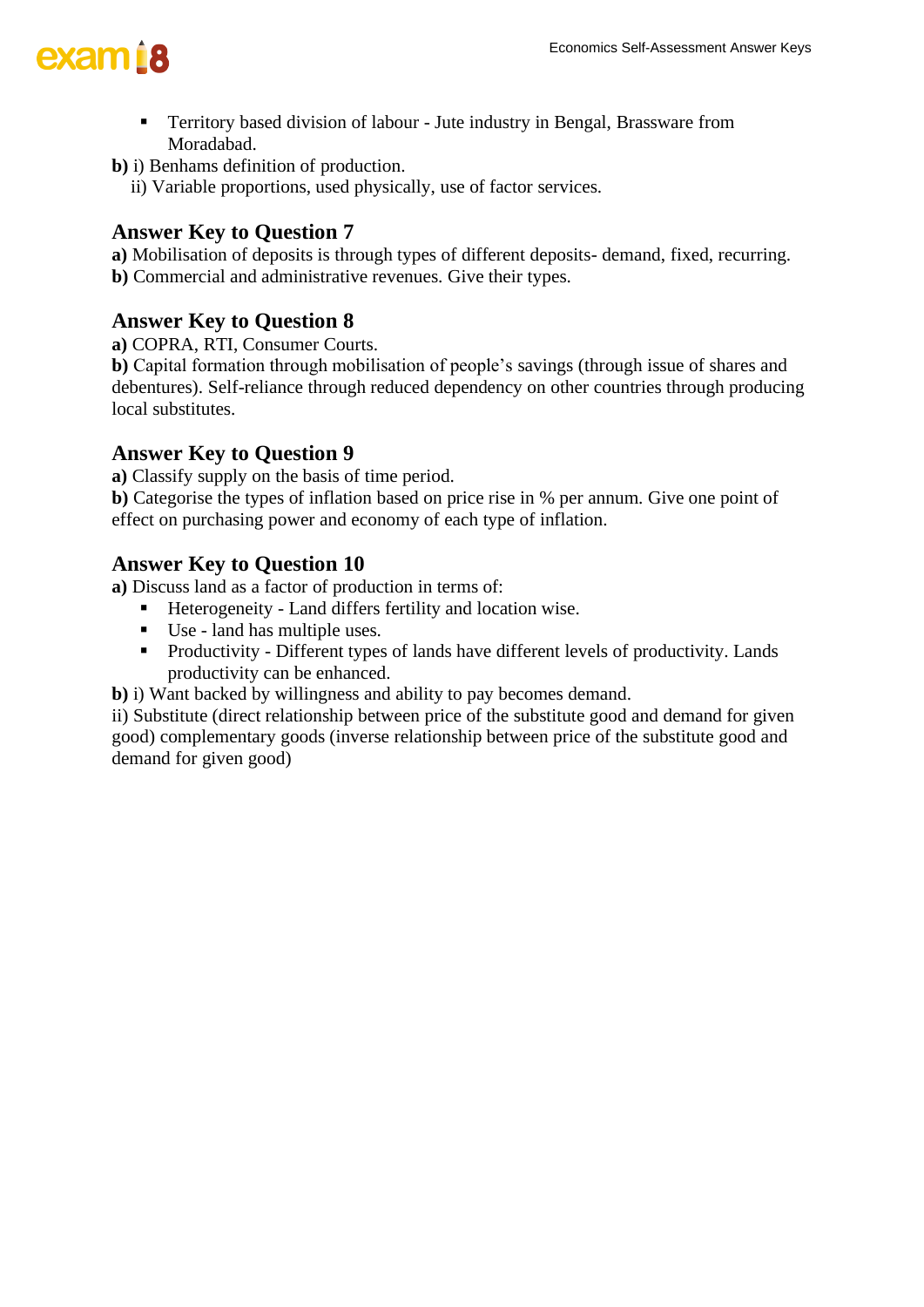## **Answer Key** to **Self-Assessment** Sample Paper - 5

#### **Answer Key to Question 1**

- **a)** Can be used to raise funds to buy capital goods, land and make factor payments.
- **b)** Fair price shops are a part of PDS. They distribute food grains at affordable prices.
- **c)** Capital goods last long. Labour perishes if the worker does not perform his work.
- **d)** Banker, fiscal agent.
- **e)** Setting up of industries in backward areas.

## **Answer Key to Question 2**

**a)** November 8, 2016.

**b)** Perishable good cannot be stored and hence the entire stock has to be supplied/ sold at the prevailing price.

**c)** Cooperation amongst workers, work according to choose, formation of worker unions.

**d)** Collapse of the monetary system.

**e)** WPI - General inflation on goods sold in bulk

CPI - Cost of living inflation

#### **Answer Key to Question 3**

**a)** Imposed on goods and services, Burden can be shifted.

- **b)** When the public expenditure exceeds public revenue.
- **c)** Definition of public finance by Dalton.
- **d)** Meaning of demand deposits. Cheque able deposits.

**e)** Farming is related to production of a crop or few crops and its operation are divided into simple steps carried on by the farmer and his family.

#### **Answer Key to Question 4**

**a)** Recurring deposits are accepted at regular intervals.

- **b)** Prevent hoarding, black marketing and providing food security.
- **c)** Use the definition of demand in economics, which says demand is a flow variable related to time period and different quantities demanded at various prices

**d)** Higher wages, working conditions, employer employee relations.

**e)** To stabilise foreign exchange rate fluctuations and manage balance of payments deficit.

*(NOTE - Balance of payments is related to foreign exchange inflow and outflow of a country through various transactions relating to foreign exchange)*

#### **Answer Key to Question 5**

- **a)** i) Give Consumer rights as per COPRA
- ii) State the Consumer duties
- **b)** Explain the meaning of each as a source of public revenue.

#### **Answer Key to Question 6**

**a)** Determinants of market demand - population, season and weather, government policy, state of business, distribution of income.

**b)** i) Recurring, Non- developmental

ii) Extensive and intensive increase in functions of state, modern state is a welfare state.